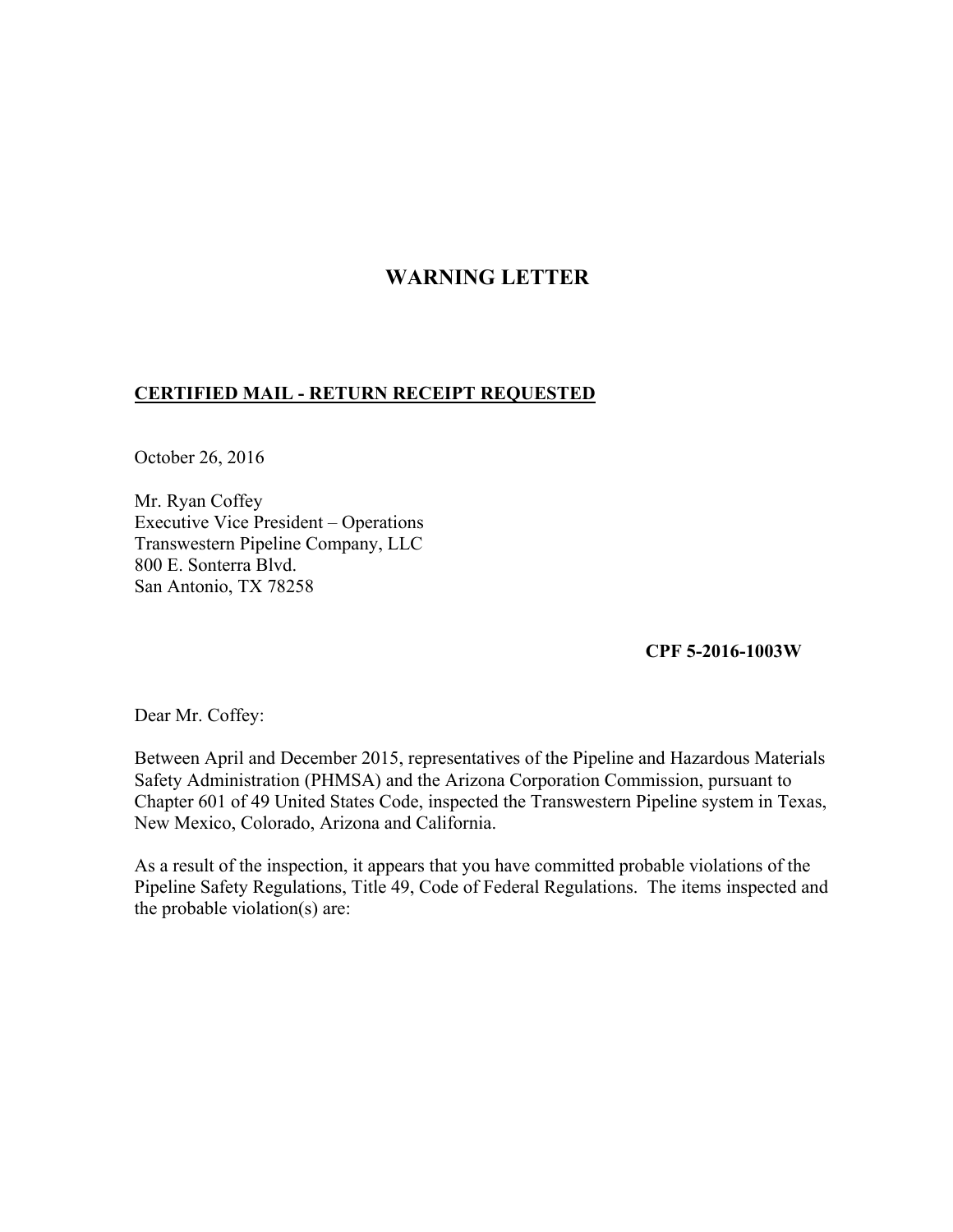**1. §192.917 How does an operator identify potential threats to pipeline integrity and use the threat identification in its integrity program? (e) Actions to address particular threats. If an operator identifies any of the following threats, the operator must take the following actions to address the threat.** 

**(1) Third party damage. An operator must utilize the data integration required in paragraph (b) of this section and ASME/ANSI B31.8S, Appendix A7 to determine the susceptibility of each covered segment to the threat of third party damage. If an operator identifies the threat of third party damage, the operator must implement comprehensive additional preventive measures in accordance with §192.935 and monitor the effectiveness of the preventive measures. If, in conducting a baseline assessment under §192.921, or a reassessment under §192.937, an operator uses an internal inspection tool or external corrosion direct assessment, the operator must integrate data from these assessments with data related to any encroachment or foreign line crossing on the covered segment, to define where potential indications of third party damage may exist in the covered segment.** 

**An operator must also have procedures in its integrity management program addressing actions it will take to respond to findings from this data integration.** 

Energy Transfer failed to track the number of locate request tickets it receives in HCAs and integrate that data as part of the process to evaluate the threat of Third Party Damage. This evaluation is required in order to implement and evaluate comprehensive additional preventive measures to mitigate the threat of third party damage.

**2. § 192.467 External corrosion control: Electrical isolation. (a) Each buried or submerged pipeline must be electrically isolated from other underground metallic structures, unless the pipeline and the other structures are electrically interconnected and cathodically protected as a single unit.** 

As revealed by the annual Cathodic Protection Surveys, casings were not electrically isolated or "shorted" to the pipeline at multiple pipeline locations for the time period between 2012 and 2015, the interval covered during this inspection. The casings must either be electrically isolated from the carrier pipeline or cathodically protected as a single unit.

Under 49 United States Code, § 60122, you are subject to a civil penalty not to exceed \$200,000 per violation per day the violation persists up to a maximum of \$2,000,000 for a related series of violations. For violations occurring prior to January 4, 2012, the maximum penalty may not exceed \$100,000 per violation per day, with a maximum penalty not to exceed \$1,000,000 for a related series of violations.

No reply to this letter is required. If you choose to reply, in your correspondence please refer to **CPF 5-2016-1003W**.Be advised that all material you submit in response to this